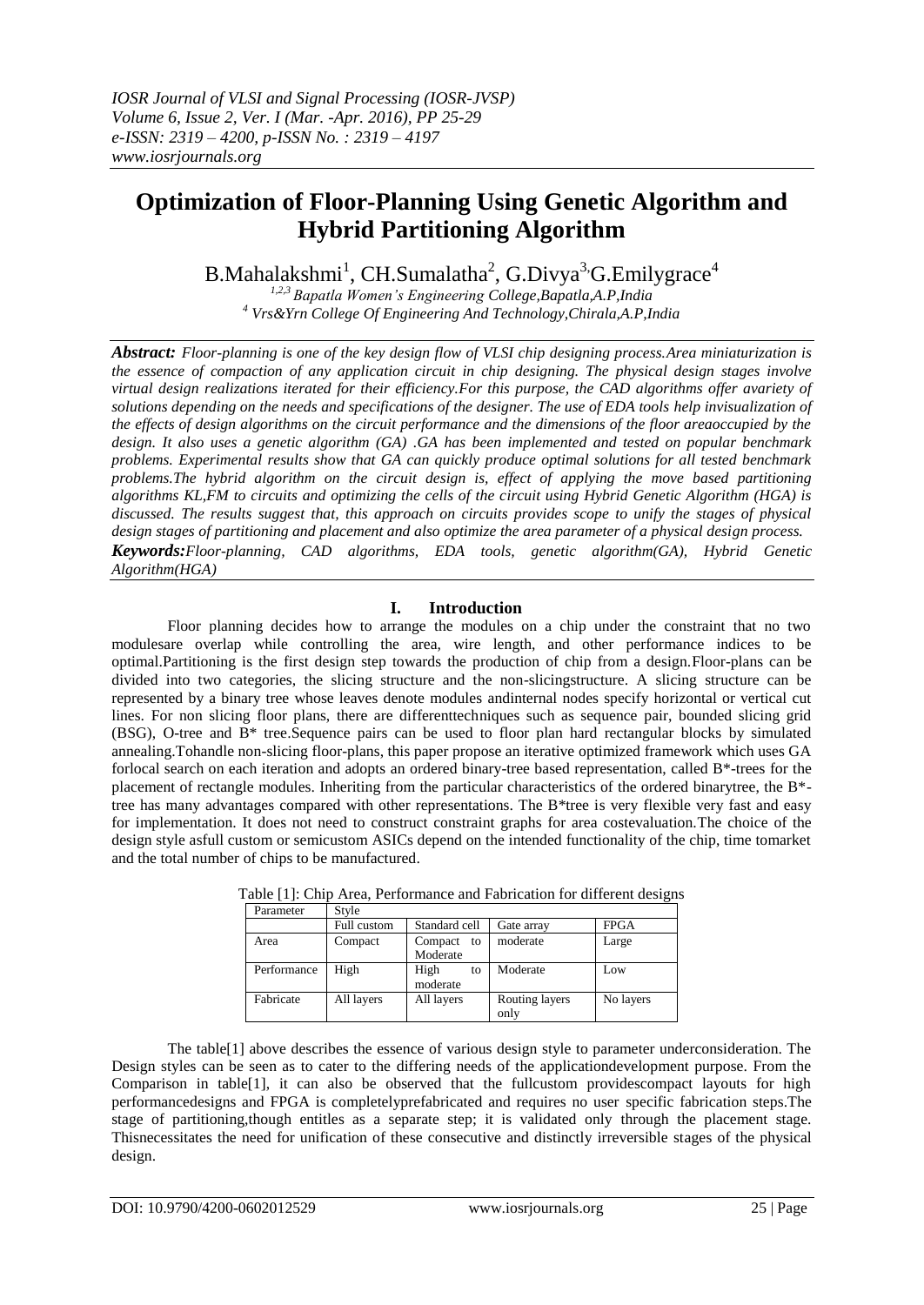#### **II. Problem Formulation**

In hybrid partioning algorithm, The circuit is visualized as graph. A hypergraph  $G = (V, E)$  of the circuit is considered.  $V = \{v1, v2, \dots, vn\}$  are a set of vertices of the hypergraph and  $E = \{e1, e2, \dots, em\}$  are a set ofhyperedges. Each vertex represents a component and a hyperedge joining the vertices; wheneverthe component corresponding to these vertices are to be connected. Thus each hyperedge is thesubset of vertex set.In other words, each net is represented by a hyperedge.

The partitioning problem is to partition V into V1, V2, ..., Vk where Vi and Vj = e i j. Partitionis also referred to as'cut' in the graph. The cost of partitioning is called the cut size, which is the number of hyperedges crossing the cut. Minimization of a cost function, is as shown in eq (1)below  $C=\sum_{i=1}^{k} \sum_{j=1}^{k} I[i,j]i \neq$ ……….(1)

Where i, j are the vertices of an edge,  $C = \text{cost of cut}$ ,  $I[i,j] = \text{cost of an edge}$ . As the problem involves bi-partitioning of a circuit, equality condition must be satisfied aseq (2):

 $\sum_{i=0}^{k}[mi] \neq \sum_{j=0}^{k}[nj]$ ............(2)

Where mi and nj are nodes in the two partitions.This forms the initial input netlist from thecircuit and determines the gain calculation and stopping criterion of the algorithms.The detailedprocedures on various algorithms is studied before choosing move based KL and FMalgorithm.The algorithm pseudocodes for KL and FM are implemented for move basedpartitioning and the hybrid genetic algorithm with mincut procedure is implementedfor optimization .All the codes are implemented in C Language.

**Poems Algorithm:**POEMS algorithm works in iteration.The aim of the following iterations of the POEMS algorithm is to find the best modification of the prototype with use of the genetic GA, which serves as a modification optimizer. The evolution is started, and a selection, crossover and mutation operators are used ,in order to breed the action sequences. The fitness function of each action sequence is defined as a fitness of the prototype solution after being modified by the particular sequence evaluated. The overall program. A prototype is the initial solution created and improved by the POEMS algorithm. Its creation is a very important step, because the initial position highly influences the space searched

The best-fit heuristic is a general name for a greedy rectangle packing algorithm. The principle is toselect the best fitted module for each hole in the final placement. Both holes and modules are stored in aqueue and the algorithm iterates until the module queue is empty. After each placement of the module,the whole list is updated.

Each action in the POEMS algorithm represents a certain parameterized modification of theprototype. Every action has a Boolean flag that enables or disables the action. If the action is disabled, itdoes nothing to the input tree. Individual actions are joined together to sequences that are optimized bythe GA. This algorithm used six actions- rotate action, flip action, mirror action, exchange value action,exchange node action and hang node action. schema is shown in figure 1.



Fig. 1: Overall program schema

Genetic Algorithms (GA): The genetic algorithm is a method for solving both constrained and unconstrained optimizationproblems that is based on natural selection, the process that drives biological evolution. At each step, thegenetic algorithm selects individuals at random from the current population to be parents and uses themto produce the children for the next generation. Over successive generations, the population "evolves"toward an optimal solution. Here each individual in the population of GA represents a sequence ofactions, which, if applied to the prototype floor-plan, creates another floor-plan. The fitness value used is the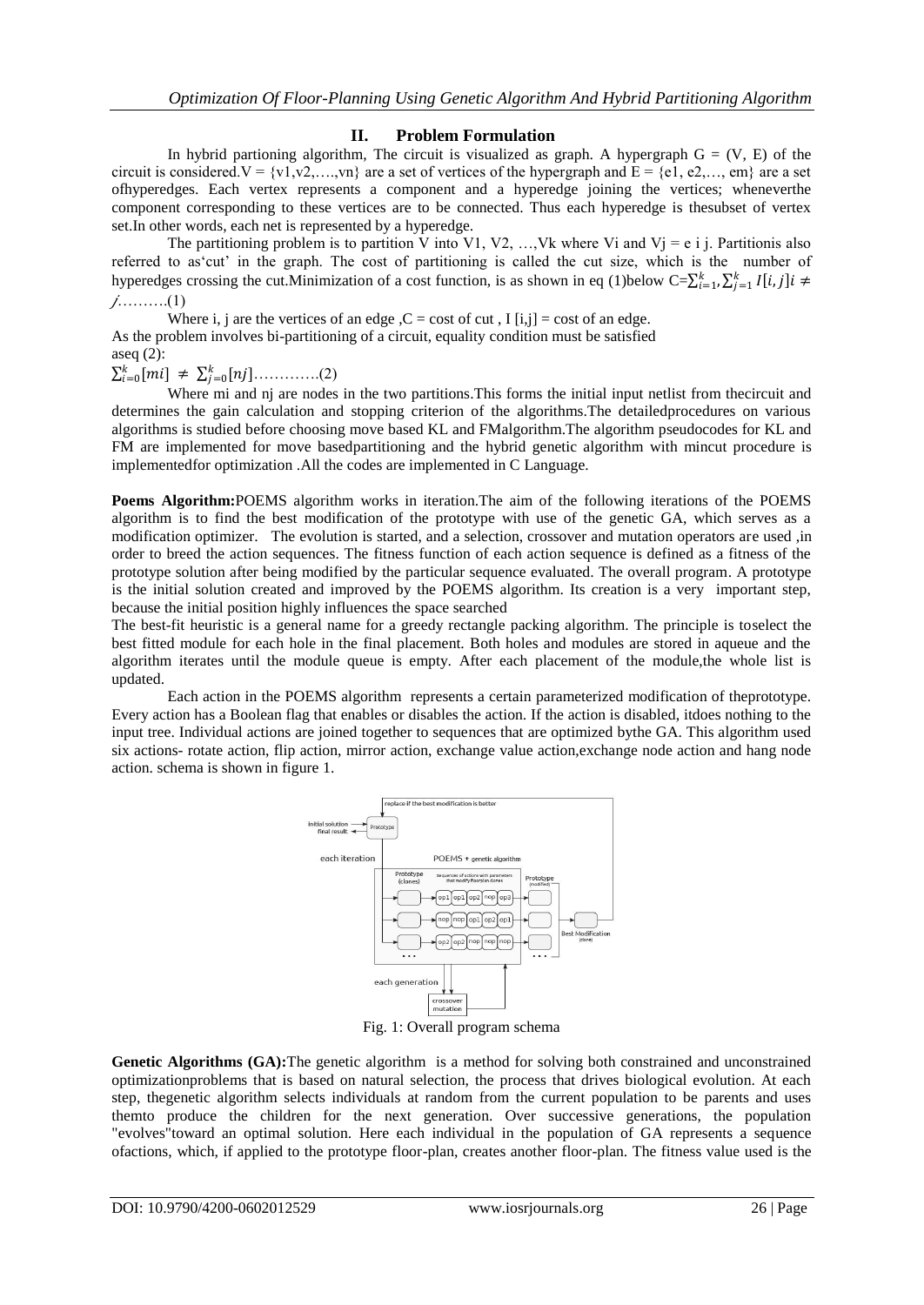negative amount of the unused area (TUA) (total area of the enclosingrectangle without the area of placed modules) i.e.  $q(f) = \Box TUA(f)$ .

Here roulette selection procedure is used to select parent. Roulette selection chooses parents bysimulating a roulette wheel, in which the area of the section of the wheel corresponding to an individual isproportional to the individual's expectation. The algorithm uses a random number to select one of thesections with a probability equal to its area. This paper used three point crossover methods to shuffle the different characteristics of an individual and create children out of parents inheriting the characteristics directly. As in two point crossover method it chooses three points A, B and C at random and based on these three the offspring"s are generated. So the characteristics of parents are uniformly distributed among the children

The circuit is converted as a net list and then the algorithms are applied. Initially the nodes arepartitioned using KL algorithm and then mincut algorithm merged with genetic algorithm is used as hybrid genetic algorithm approach to minimize the area parameter of thecircuit at gate level.

The optimization is achevied using the Genetic algorithm approach. Further the GA is infusedwith the mincut algorithm and the Hybrid genetic algorithm performance on the test circuit usingKL and FM algorithms .The mincut algorithm defines thefitness function of the genetic algorithm, thus making it Hybrid Genetic Algorithm[HGA].

#### **III. Experimental Results**

The experiment employed MCNC/GSRC benchmarks for the VLSI floor-planning problem. Itcompared with Simulated Annealing (SA) and Differential evolution (DE) algorithms. The resultsobtained in this project are better compared to other techniques. The experimental results are shown inTable 4.1 for Area estimation.

#### **3.1. GSRC benchmark**

Two benchmarks (n10, n100) were selected from GSRC and tested. The results are shown in Table4.2. In the table, setup parameters with the resulting used area, unused area statistics and the computationtime are displayed. The test indicates that the longer (in the terms of iterations) is the algorithm executed,the higher quality of the result can be achieved.

|          |         | Tuoto 1.1. urga companyong |            |            |
|----------|---------|----------------------------|------------|------------|
| Circuits | No. of  | SА<br>Area                 | DE<br>Area | GА<br>Area |
|          | Modules | (mm2)                      | (mm2)      | (mm2)      |
| ami33    | 33      | 1.36                       | 1.22       |            |
| ami49    | 49      | 43.34                      | 36.22      | 35.45      |
| Xerox    |         | 20.47                      | 19.19      | 19.35      |
| Hp       |         | 9.57                       | 9.293      | 8.83       |

Table 4.1: area comparisons

| Table 4.2: The GSRC benchmark results |  |
|---------------------------------------|--|
|---------------------------------------|--|

| Test |     | Lτ | N | $\sim$<br>C | Used area | Unused area |
|------|-----|----|---|-------------|-----------|-------------|
| n10  | 10  | 10 |   | 50          | 0.223     | 0.017       |
| n10  | 100 | 10 |   | 50          | 0.223     | 0.009       |
| n100 | 10  | 10 |   | 50          | 0.179     | 0.036       |
| n100 | 100 |    |   | 50          | 0.179     | 0.025       |

| Test  |     | G  | N | S  | Used area    | Unused area  |
|-------|-----|----|---|----|--------------|--------------|
|       |     |    |   |    | $\text{m}^2$ | $\text{m}^2$ |
| Ami33 | 10  | 10 | 3 | 50 | 1.16         | 0.162        |
| Ami33 | 100 | 10 | 3 | 50 | 1.16         | 0.082        |
| Ami49 | 10  | 10 | 3 | 50 | 35.44        | 7.4          |
| Ami49 | 100 | 10 | 3 | 50 | 35.44        | 5.65         |
| Xerox | 10  | 10 | 3 | 50 | 19.35        | 1.78         |
| Xerox | 100 | 10 | 3 | 50 | 19.35        | 1.57         |
| Hp    | 10  | 10 | 3 | 50 | 8.83         | 0.883        |
| Hp    | 100 | 10 | 3 | 50 | 8.83         | 0.553        |

#### Table 4.3: MCNC benchmark results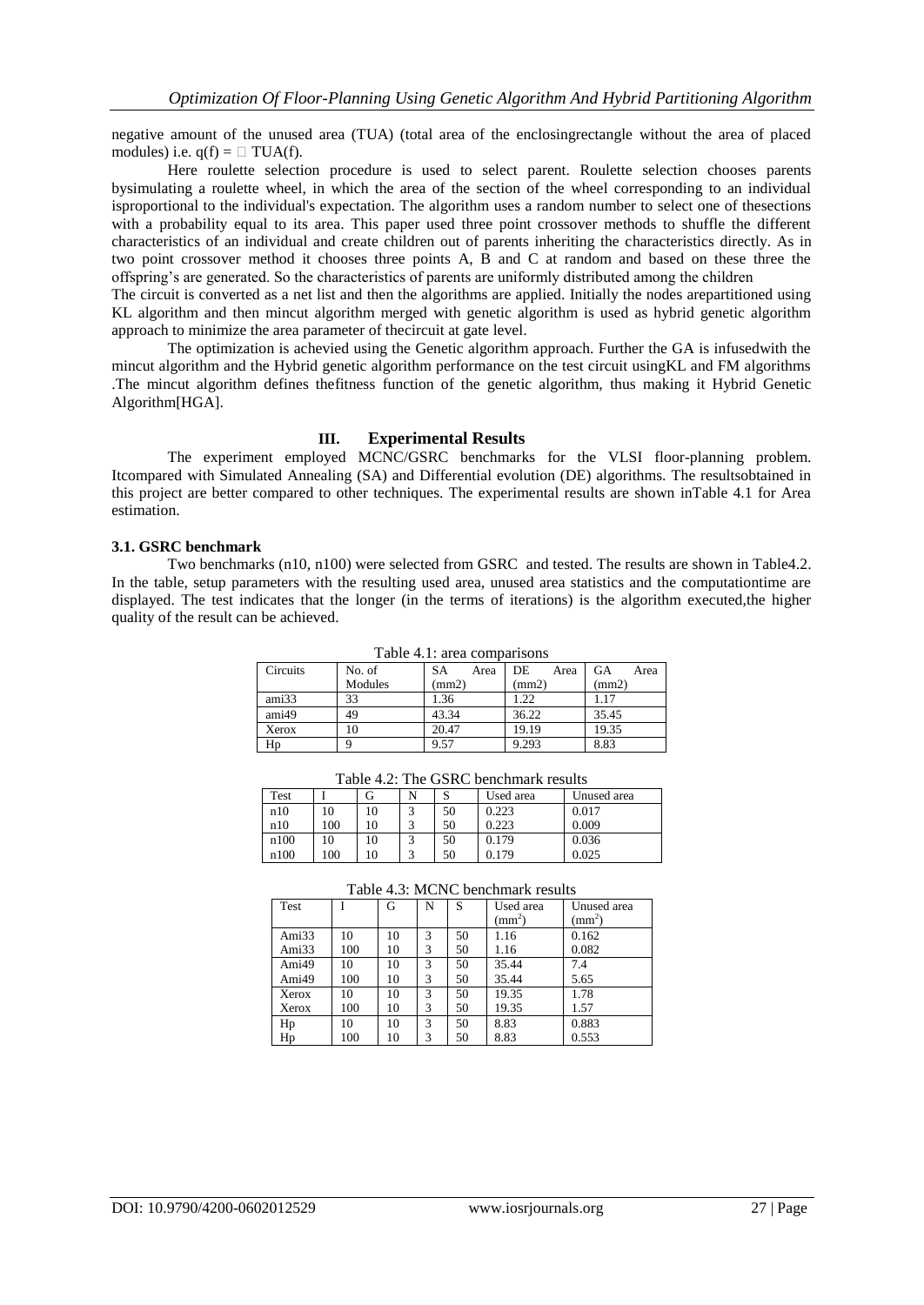

Fig. (c) Ami33(12.3% deadFig. (d)  $B^*$  tree of the placement

**MCNC benchmark:**Five benchmarks (ami33, ami49, apte, hp, Xerox) were selected from MCNC and tested. Theresults are shown in Table 4.3. The algorithm performance trend is the same as for GSRC benchmarks.The result of this benchmark also shows that as the number of iteration increases the better optimizationis achieved by decreasing the unused area. In Ami33, 12.3% area is unused when I is 10 and 6.6% area is unused when I is 100. So as iteration increase better optimization is achieved.

The result of mincut algorithm merged with genetic algorithm ie Hybrid genetic algorithm [HGA] is used to extract the optimized area for the given circuitThe graph below showcases the different optimizations obtained for different circuits (C3540,C1908).To evaluate the performance of the algorithm 16 runs were performed on each C3540,C1908 circuits and the result is shown as graph in Fig.



C3540 circuit.C1908 circuit. Fig :Comparison graph showing percentage area reduction on C3540 ,C1908 circuit.

## **IV. Conclusion**

This paper deals with the combinatorial benchmark circuit implementations at gatelevel, area optimization using evolution based GA approach. The hybrid genetic algorithm[HGA] applied to the partitioning and placed nodes and unifies the two design stages of floorplanning and partitioning. The results suggest thatan overall area optimization to a level of 40%among different sized small and medium circuits of the benchmark. It also emphasizes on theflexibility of choosing the flow of algorithms based on the application and complexity of thecircuits.